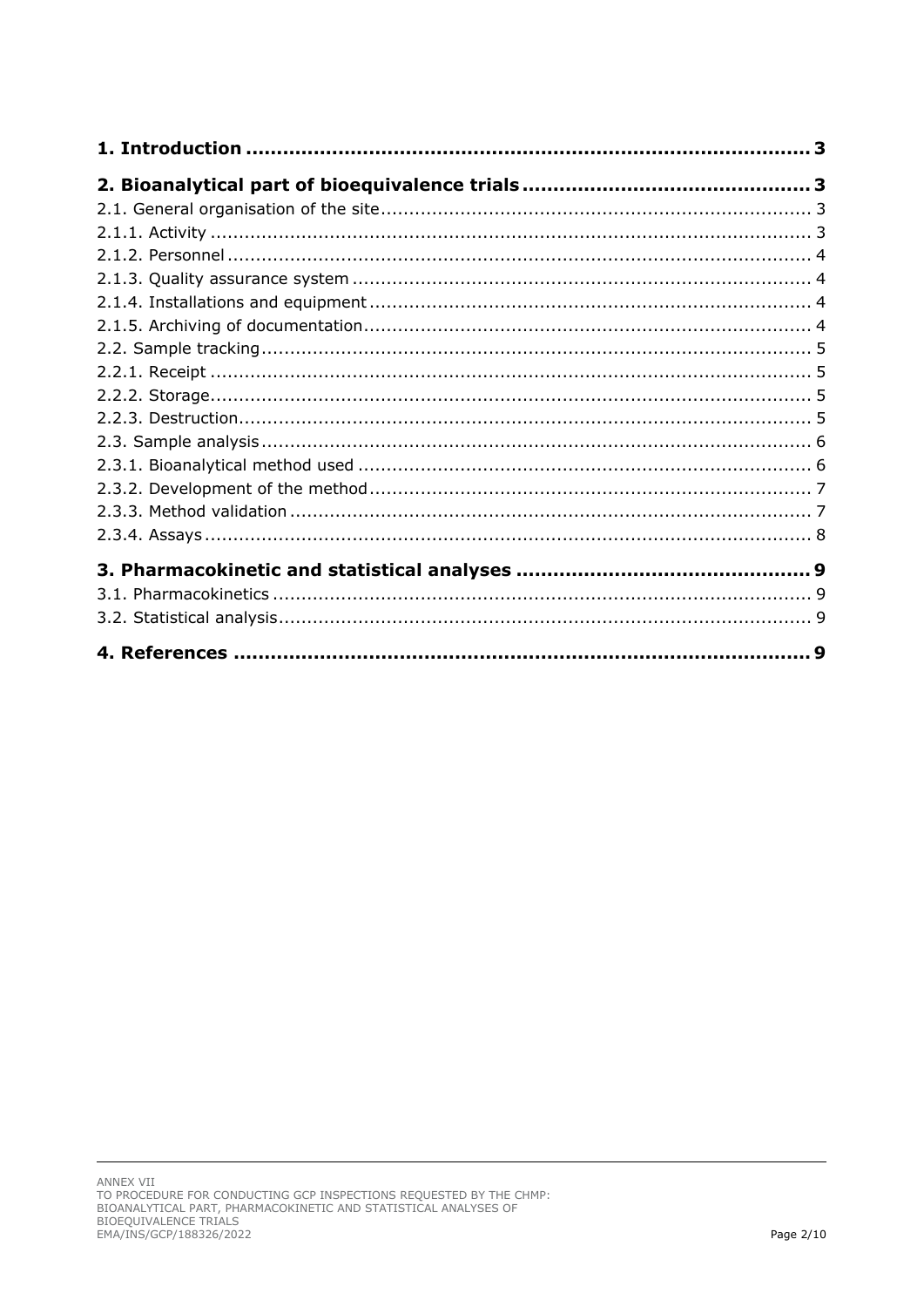## <span id="page-2-0"></span>**1. Introduction**

Bioequivalence trials are comprised of several parts:

- a clinical part, where the test and the reference products are administered to the trial participants and where biological samples (generally plasma or serum, possibly blood, urine or any other suitable matrix) are collected from the trial participants. This part is not addressed in this document;
- a bioanalytical part, where the concentration of the active moiety and/or its biotransformation product(s) in these biological samples is measured;
- the pharmacokinetic analysis, where pharmacokinetic parameters derived from these concentrations are calculated;
- the statistical comparison of the pharmacokinetic parameters obtained for the test and the reference products.

This annex compiles specific items that may be verified during the inspection of the bioanalytical part and of the pharmacokinetic and statistical analyses of bioequivalence trials. The selection of items to be inspected will depend on the scope of the inspection and should be detailed in the inspection plan.

The documents and data relating to the following topics are generally reviewed during the inspection:

- Storage of the biological samples.
- Validation of the bioanalytical method.
- Performance of the assays.
- If requested, pharmacokinetic and statistical analyses of the trial data.

As the Regulation (EU) No 536/2014 provides the basis for the application of a risk proportionate approach to the design and conduct of clinical trials, inspectors should take this into account during the inspection when such an approach is implemented in the conduct of the clinical trial inspected. Risk adaptations should be clearly described and justified in a risk assessment and mitigation plan (see reference iv for further information).

## <span id="page-2-1"></span>**2. Bioanalytical part of bioequivalence trials**

#### <span id="page-2-2"></span>*2.1. General organisation of the site*

## <span id="page-2-3"></span>**2.1.1. Activity**

The main points to consider are the following:

- Nature of the activities carried out at the laboratory.
- Proportion of bioequivalence trials in this activity.
- Command of the analytical methods used, particularly for complex methods.

ANNEX VII

TO PROCEDURE FOR CONDUCTING GCP INSPECTIONS REQUESTED BY THE CHMP: BIOANALYTICAL PART, PHARMACOKINETIC AND STATISTICAL ANALYSES OF BIOEQUIVALENCE TRIALS EMA/INS/GCP/188326/2022 Page 3/10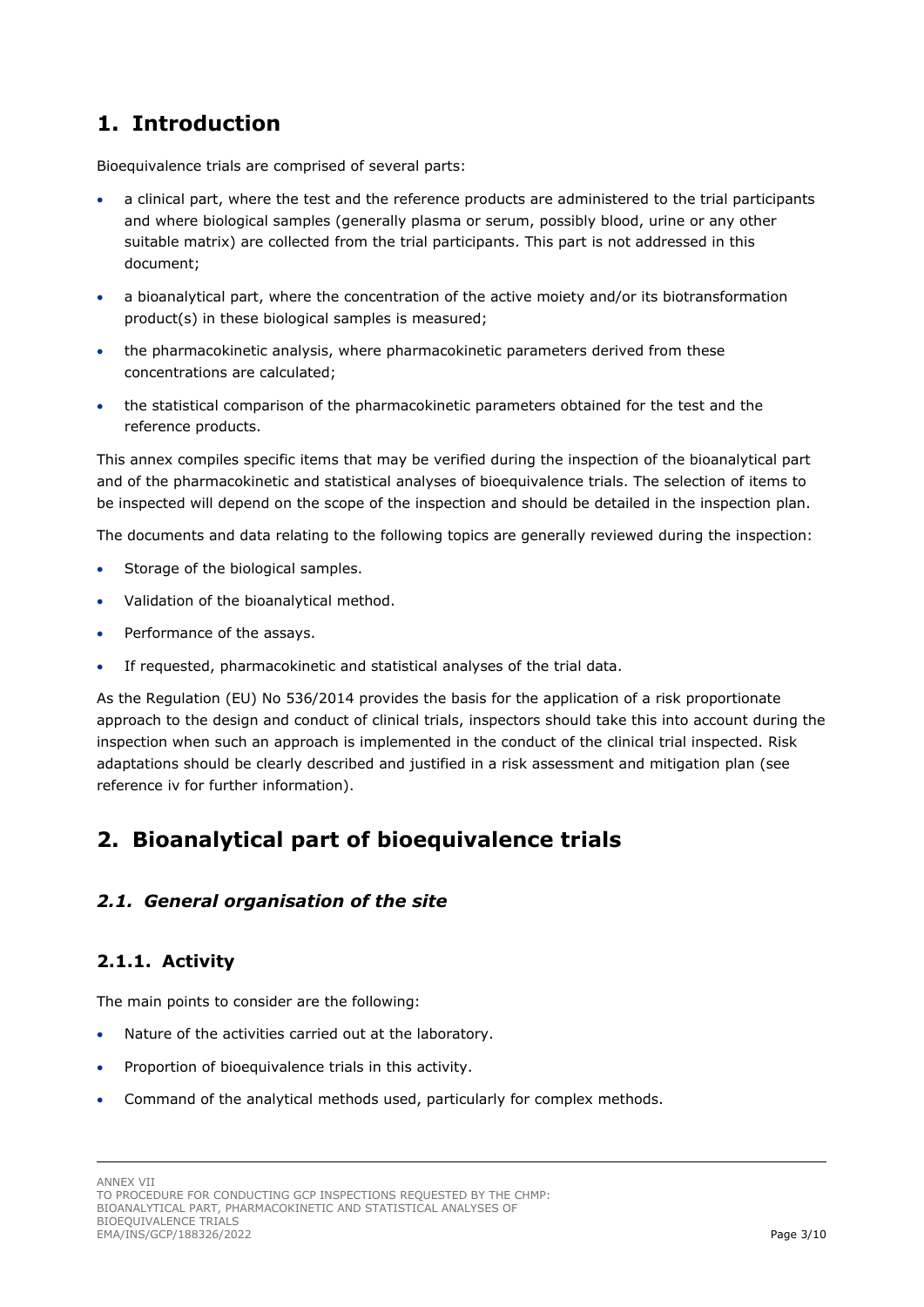## <span id="page-3-0"></span>**2.1.2. Personnel**

The main points to consider are the following:

- Organisation charts, valid at the time of the inspection and at the time when the inspected trial was conducted.
- Number and categories of people employed.
- Qualification, training and experience of the personnel.
- Individual workload of people involved.

#### <span id="page-3-1"></span>**2.1.3. Quality assurance system**

The main points to consider are the following:

- Quality assurance system in place at the laboratory.
- Existence, availability, accessibility and validity of standard operating procedures ("SOPs").
- List of SOPs used for the trial.
- SOP awareness by people in charge.

#### <span id="page-3-2"></span>**2.1.4. Installations and equipment**

The suitability of the facilities and equipment available, their appropriateness for the activity of the laboratory and for the bioequivalence trial inspected should be checked during the inspection.

#### <span id="page-3-3"></span>**2.1.5. Archiving of documentation**

The main points to consider are the following:

- Nature of the documents kept.
- Place of archiving.
- Access control to that place.
- Conditions of storage and of protection of the documents.
- Person responsible for the archives.
- Documentation of file movements.
- Duration of retention of the files.
- Where applicable, loan arrangements.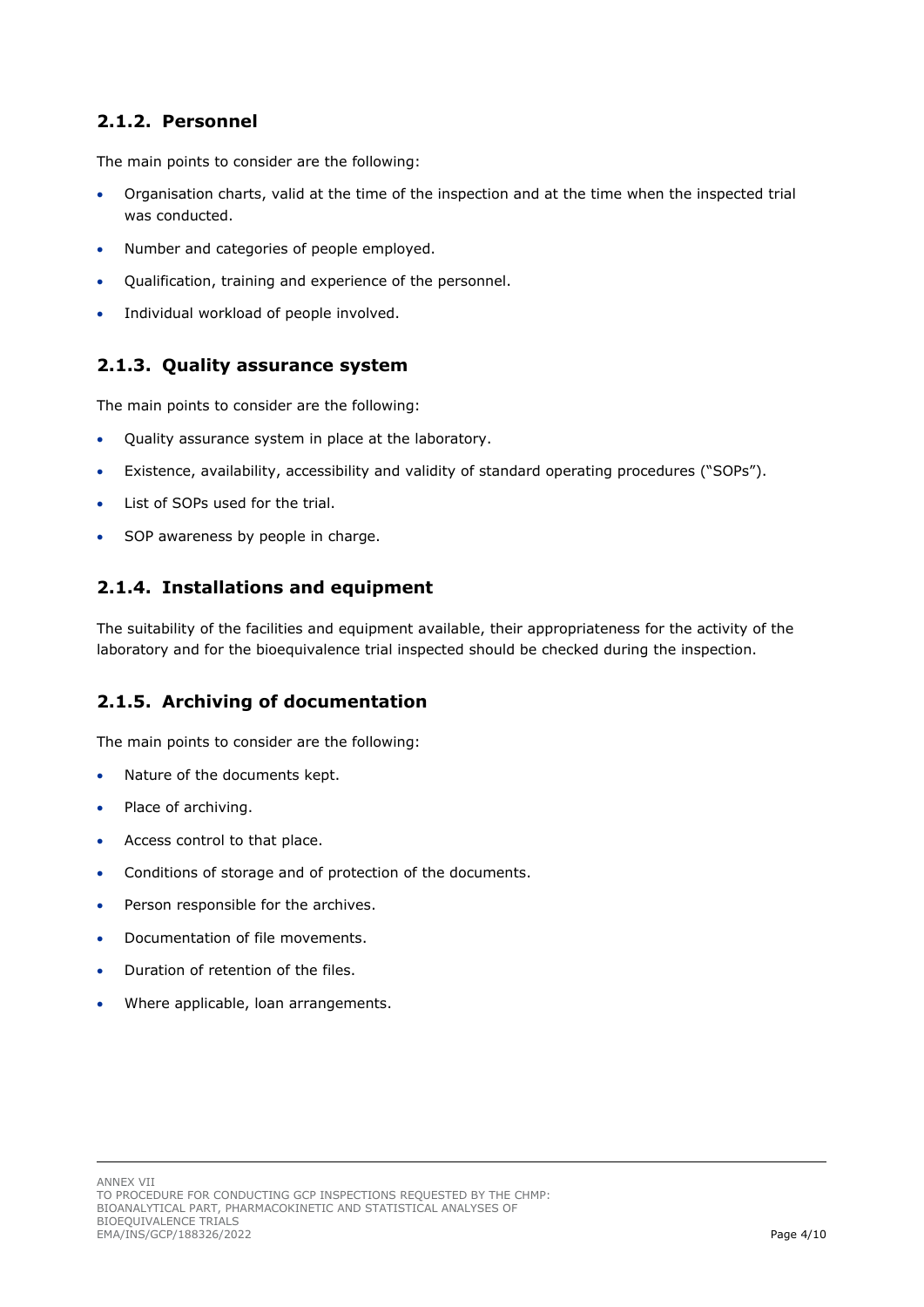#### <span id="page-4-0"></span>*2.2. Sample tracking*

#### <span id="page-4-1"></span>**2.2.1. Receipt**

General aspects relating to sample handling at the facility may be inspected including:

- Responsibilities for receipt and handling of biological samples.
- Organisation of the receipt system, including outside workdays/ hours.
- Sample registration.
- Controls performed on receipt.

The points to consider specifically for the inspected trial(s) are the following:

- Dates and times of receipt of the samples, and acknowledgement of receipt.
- List of samples received for each dispatch.
- Shipment conditions (temperature).
- Condition of the samples on receipt.
- Any anomalies noted.
- Known sample stability (see validation report).

### <span id="page-4-2"></span>**2.2.2. Storage**

The following points should be checked for the samples collected for the inspected trial:

- Storage conditions of the trial samples.
- Compliance of these conditions with the protocol and the conditions used during method validation.
- Assessment of the risk of confusion between samples.
- Identification of the freezer(s) used.
- Temperature records of the freezer.
- Calibration of the thermometer and its traceability to national/international standards.
- Alarms and other surveillance measures.
- Labelling of the samples, if they are still available.
- Documentation of freeze/thaw cycles undergone by the samples.

#### <span id="page-4-3"></span>**2.2.3. Destruction**

Check the date of destruction or return of the samples.

TO PROCEDURE FOR CONDUCTING GCP INSPECTIONS REQUESTED BY THE CHMP: BIOANALYTICAL PART, PHARMACOKINETIC AND STATISTICAL ANALYSES OF BIOEQUIVALENCE TRIALS EMA/INS/GCP/188326/2022 Page 5/10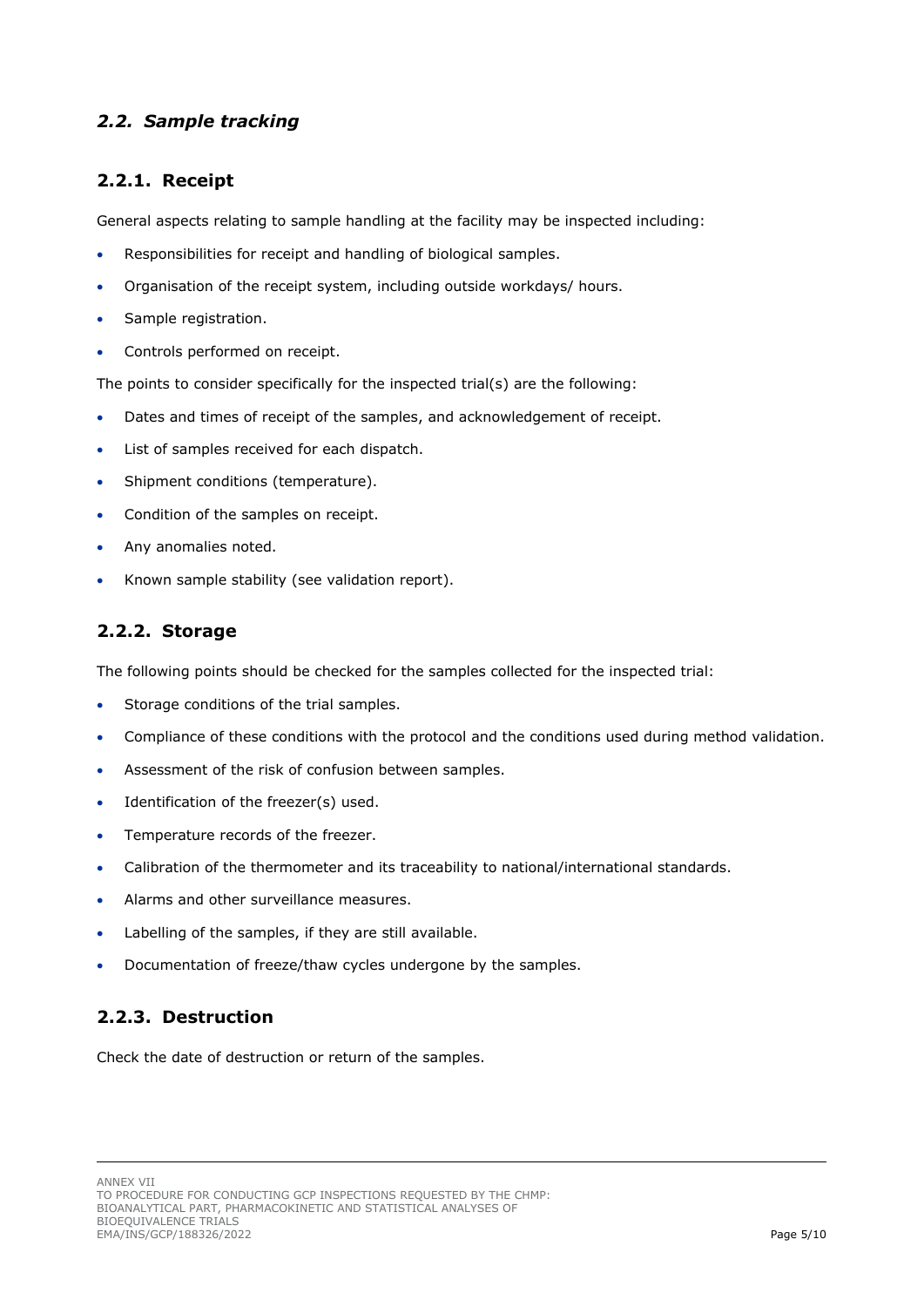### <span id="page-5-0"></span>*2.3. Sample analysis*

#### <span id="page-5-1"></span>**2.3.1. Bioanalytical method used**

#### • **Method description**

Check the consistency of the trial report with the SOP describing the bioanalytical method and other documents available.

#### • **Equipment**

The main points to consider regarding the equipment used (including balances and pipettes) are the following:

- Identity of the equipment (make, model).
- − Availability of the equipment. If the equipment is no longer visible at the site at the time of the inspection, review the documentation that could show that the equipment needed was indeed available when the trial was conducted.
- − Availability of instructions for use.
- − Compliance with specific conditions necessary for the trial, if any.
- − Documentation relating to the qualification, checks, and maintenance of the equipment.

#### • **Reagents**

The main points to consider are the following:

- Labelling of reagents, including the expiry date.
- − Traceability of the reagents used.
- − Compliance with specific storage conditions, if any.

#### • **Reference substances**

The main points to consider are the following:

- − Availability and contents of the certificates of analysis.
- − Expiry dates.
- − Storage conditions.
- − Conditions for access to reference substances.

#### • **Calibration, control samples**

The main points to consider are the following:

- Dates and conditions of preparation of the stock and working solutions and of the calibration and control samples, and the number of aliquots prepared for each sample.
- − Accuracy of the calculation of nominal concentrations.
- − Conditions and duration of storage of the stock solutions, working solutions, calibration and control samples, compared to their stability, as described in the validation report.

ANNEX VII

TO PROCEDURE FOR CONDUCTING GCP INSPECTIONS REQUESTED BY THE CHMP: BIOANALYTICAL PART, PHARMACOKINETIC AND STATISTICAL ANALYSES OF BIOEQUIVALENCE TRIALS EMA/INS/GCP/188326/2022 Page 6/10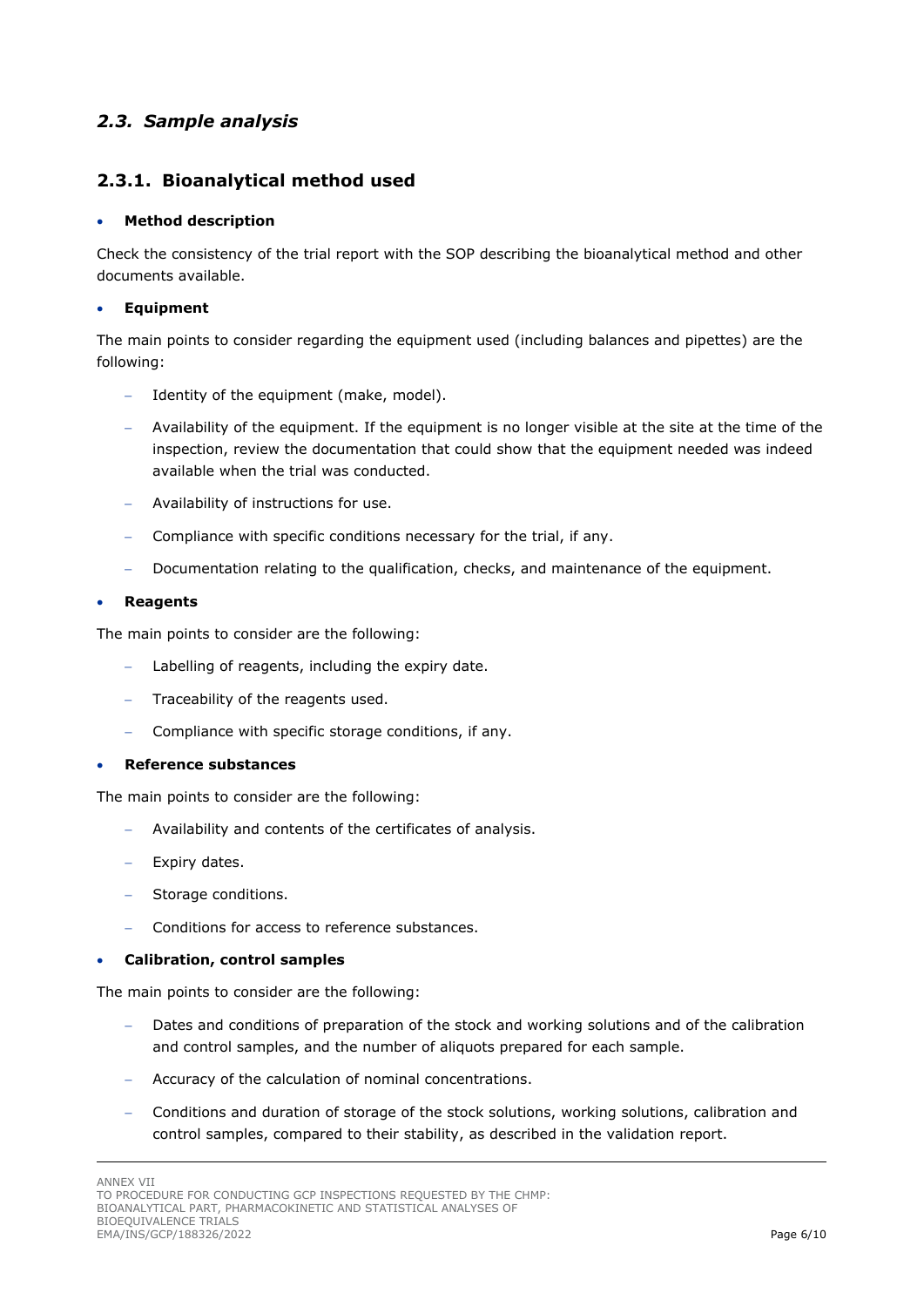- − Matrix used, including the anticoagulant, if any.
- Storage conditions on the blank matrix before use (temperature, duration, freeze/thaw cycles).

The main points to consider regarding the calibration for each run are the following:

- − Number of calibration samples.
- − Response function used, including weighting, if any.
- − Acceptance criteria for the calibration curve.
- − Criteria for exclusion of calibration samples.

#### <span id="page-6-0"></span>**2.3.2. Development of the method**

A quick overview of the origin and of the development of the bioanalytical method can be helpful to identify critical steps in the procedure.

#### <span id="page-6-1"></span>**2.3.3. Method validation**

The main points to consider are the following:

- Validation protocol.
- Dates of the validation.
- Adequate documentation of all operations.
- Completeness of the validation report, when compared to the various experiments performed.
- Consistency of the validation report with the source documents.
- Chromatogram integrations.
- Gaps in the injection sequence.
- Variations in the internal standard response.
- The settings and contents of the audit trail.
- The exclusion of calibration samples, if any.

The main validation parameters are the following:

- Stability:
	- − of the stock solutions;
	- − of the samples (bench-top, freeze/thaw cycles, long term);
	- − if applicable, of extracted samples before their injection.
- Specificity / selectivity.
- Accuracy.
- Precision.
- Limit of quantification.

ANNEX VII TO PROCEDURE FOR CONDUCTING GCP INSPECTIONS REQUESTED BY THE CHMP: BIOANALYTICAL PART, PHARMACOKINETIC AND STATISTICAL ANALYSES OF BIOEQUIVALENCE TRIALS EMA/INS/GCP/188326/2022 Page 7/10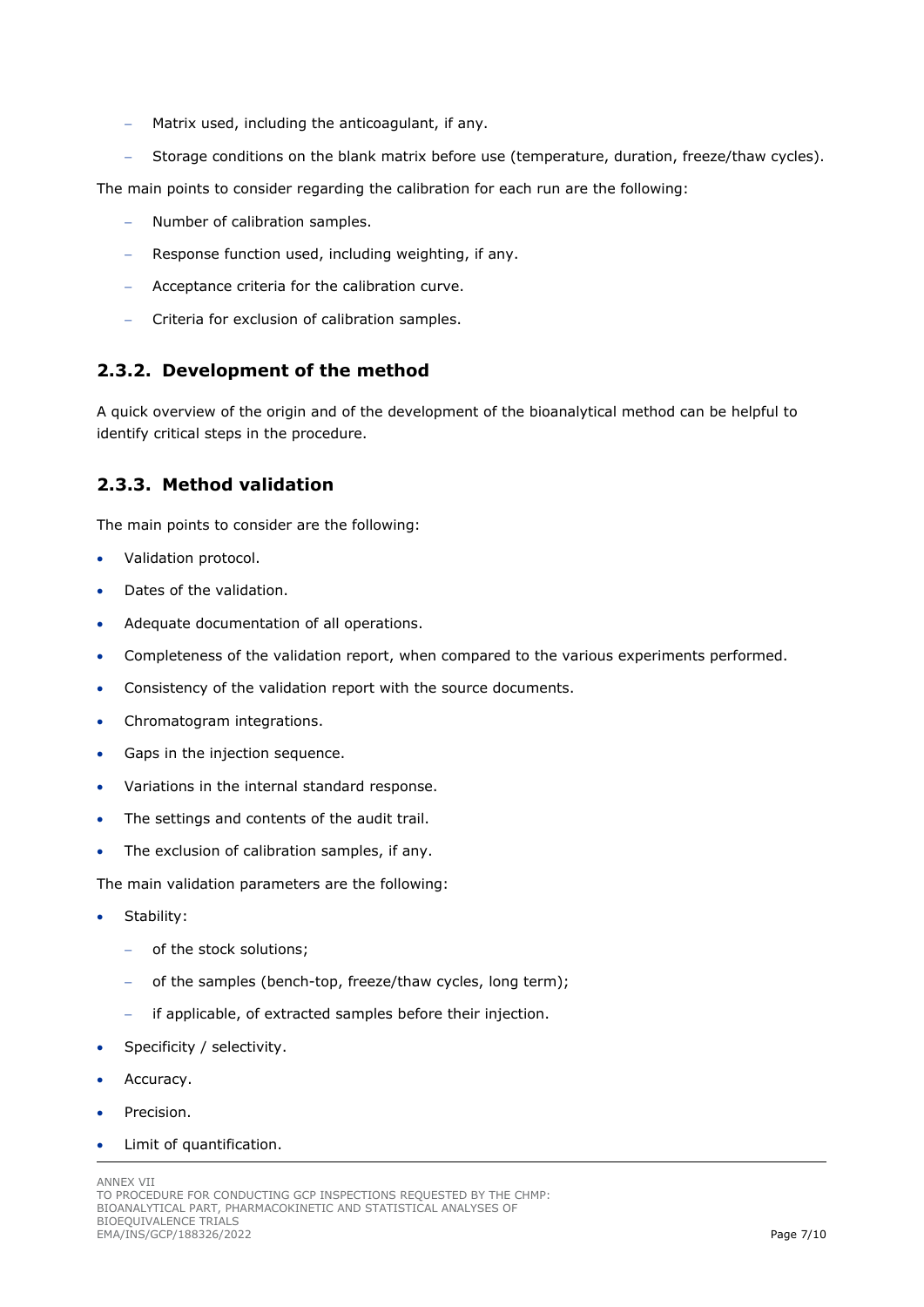- Response function.
- Carry-over.
- In case of mass spectrometric methods: matrix effect.
- Effect of a dilution, if applicable.
- If applicable, effect of the anticoagulant, if the anticoagulant used for the preparation of the calibration and/or QC samples is different from the anticoagulant used to collect samples during the trial.

#### <span id="page-7-0"></span>**2.3.4. Assays**

The main points to consider are the following:

- Nature and completeness of the documentation available.
- Adequacy of the documentation of all operations.
- Completeness of the analytical report.
- Number, date and composition of the analytical runs.
- Identification of samples and tubes.
- Assessment of the risk of sample mix-ups.
- Assessment of the risk of sample cross-contamination.
- Chromatogram integrations.
- Calculation of the concentrations.
- Compliance with pre-defined criteria for the exclusion of calibration samples.
- Criteria of acceptance of the runs, and compliance with pre- established criteria.
- Audit trail settings and information recorded in the audit trails.
- Gaps in the injection sequence.
- Variations in internal standard response.
- Practicalities of repeat analysis and the criteria for choosing the result to be reported.
- Maintenance of blinding, if required by the protocol.
- Practicalities of data transfer.
- Consistency of the analytical report with the source documents.
- Maintenance of blinding until the end of the bioanalytical phase, if applicable.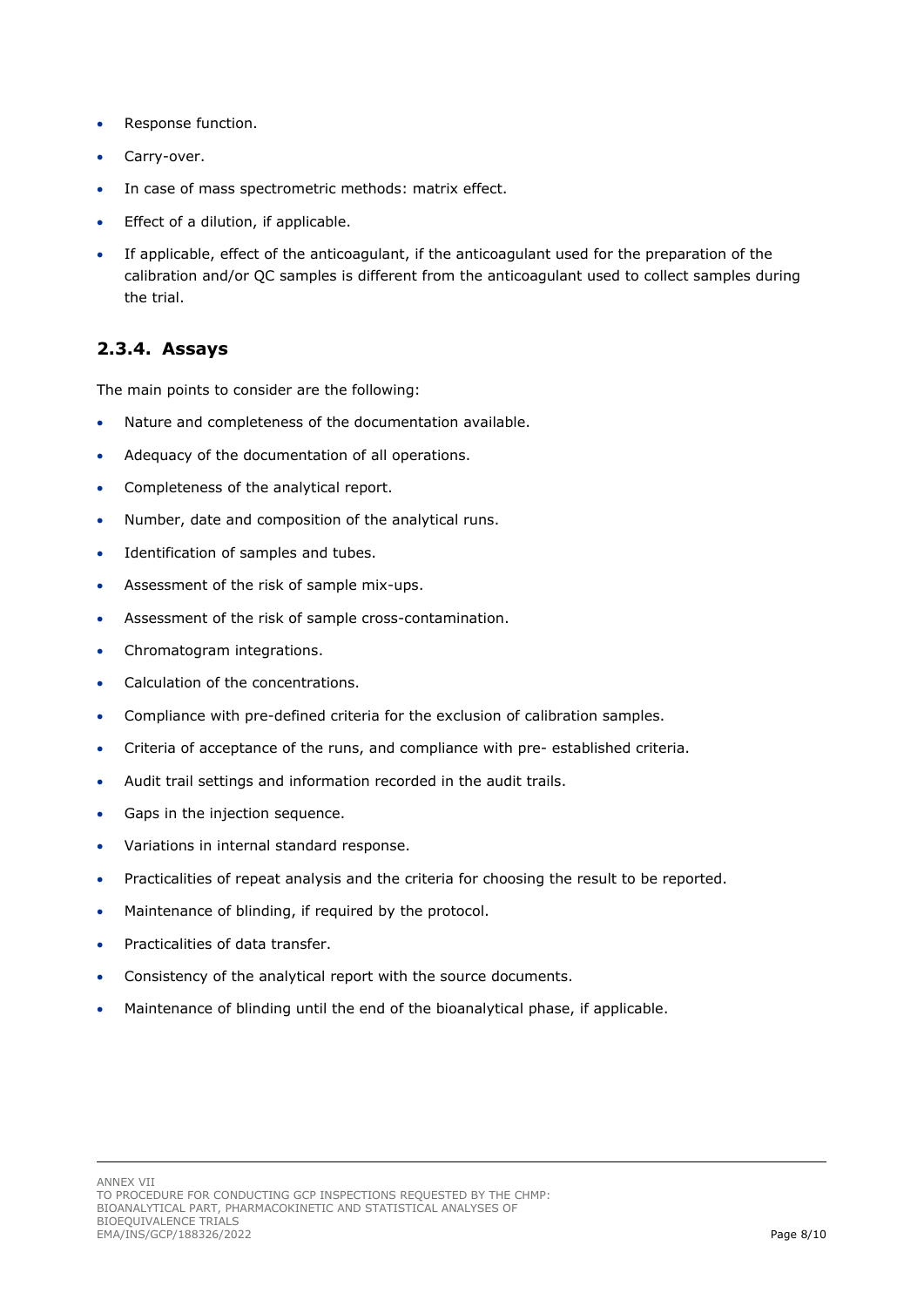## <span id="page-8-0"></span>**3. Pharmacokinetic and statistical analyses**

## <span id="page-8-1"></span>*3.1. Pharmacokinetics*

The main points to consider are the following:

- Quality system in place.
- Identity, qualification and responsibilities of the personnel involved.
- Software used.
- Practicalities and control of data entry.
- Sampling times used.
- Method used for calculation of pharmacokinetic parameters.
- Selection of data for the calculation of the terminal half-life, if applicable.
- Consistency of the raw data with the trial report.

It is helpful to recalculate the pharmacokinetic parameters before the inspection.

### <span id="page-8-2"></span>*3.2. Statistical analysis*

The main points to consider are the following:

- Quality system in place.
- Identity, qualification and responsibilities of the personnel involved.
- Software used.
- Practicalities and control of data entry.
- Data line listings and tables of results.
- Consistency of the raw data with the calculated pharmacokinetic parameters and with the trial report.

The statistical analyses can be repeated before or during the inspection if needed.

## <span id="page-8-3"></span>**4. References**

As bioequivalence trials are clinical trials, all reference texts applicable to the inspection of clinical trials are applicable to the inspection of their bioanalytical part, including GCP.

- i. Guideline on the investigation of bioequivalence (CHMP/EWP/QWP/1401/98 Rev.1/ Corr).
- ii. Guideline on bioanalytical method validation (EMEA/CHMP/EWP/192217/2009 Rev. 1/ Corr. 2).
- iii. Reflection paper for laboratories that perform the analysis or evaluation of clinical trial samples (EMA/INS/GCP/532137/2010).

ANNEX VII

TO PROCEDURE FOR CONDUCTING GCP INSPECTIONS REQUESTED BY THE CHMP: BIOANALYTICAL PART, PHARMACOKINETIC AND STATISTICAL ANALYSES OF BIOEQUIVALENCE TRIALS EMA/INS/GCP/188326/2022 Page 9/10